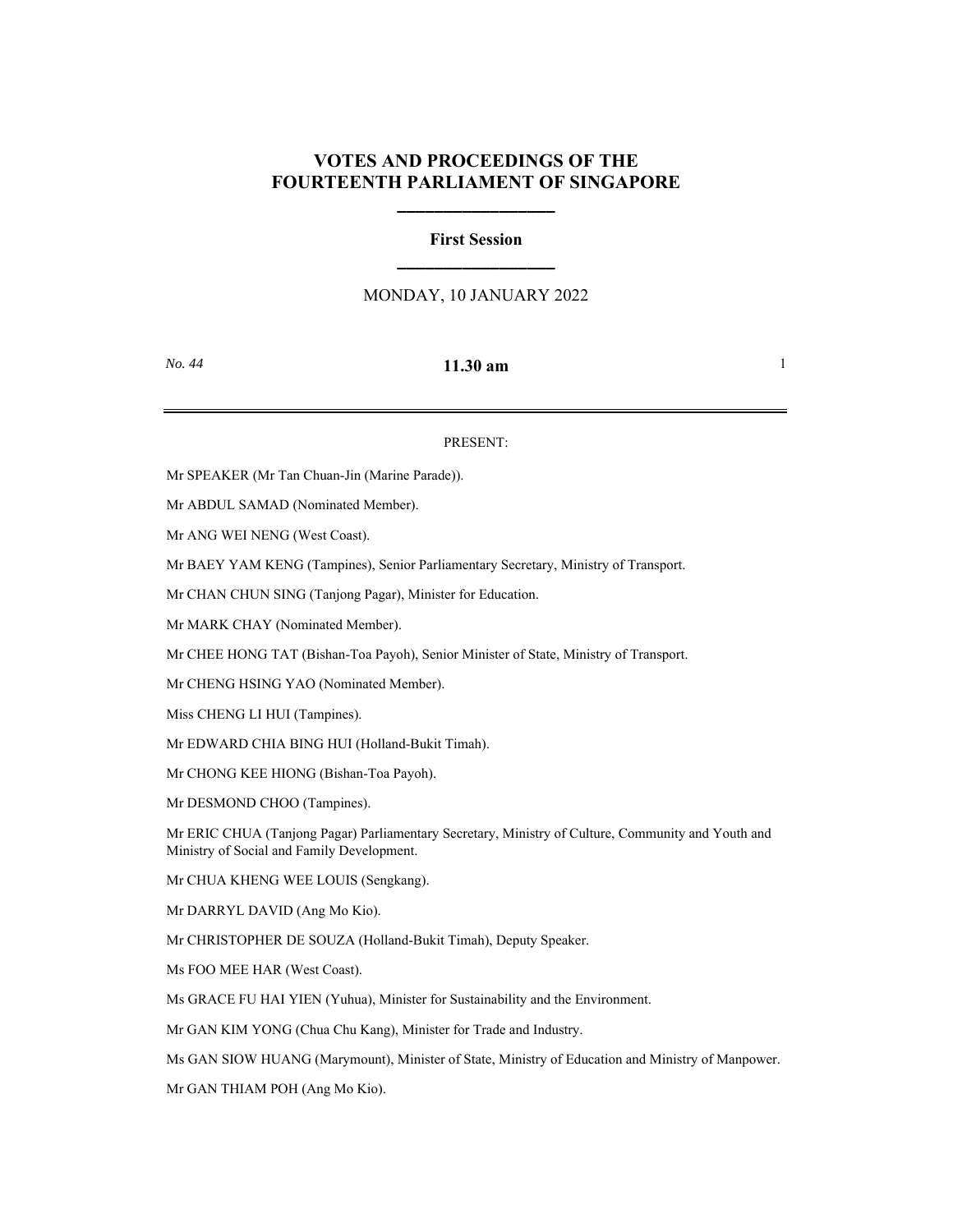Mr GERALD GIAM YEAN SONG (Aljunied).

Mr DERRICK GOH (Nee Soon).

Ms HE TING RU (Sengkang).

Mr HENG CHEE HOW (Jalan Besar), Senior Minister of State, Ministry of Defence.

Mr HENG SWEE KEAT (East Coast), Deputy Prime Minister and Coordinating Minister for Economic Policies.

Prof HOON HIAN TECK (Nominated Member).

Mr SHAWN HUANG WEI ZHONG (Jurong).

Ms INDRANEE RAJAH (Tanjong Pagar), Minister, Prime Minister's Office, Second Minister for Finance, Second Minister for National Development and Leader of the House.

Mr S ISWARAN (West Coast), Minister for Transport and Minister-in-charge of Trade Relations.

Dr JANIL PUTHUCHEARY (Pasir Ris-Punggol), Senior Minister of State, Ministry of Communications and Information and Ministry of Health and Government Whip.

Dr AMY KHOR LEAN SUAN (Hong Kah North), Senior Minister of State, Ministry of Sustainability and the Environment and Ministry of Transport.

Prof KOH LIAN PIN (Nominated Member).

Dr KOH POH KOON (Tampines), Senior Minister of State, Ministry of Health and Ministry of Manpower.

Mr KWEK HIAN CHUAN HENRY (Kebun Baru).

Mr DESMOND LEE (West Coast), Minister for National Development and Minister-in-charge of Social Services Integration.

Mr LEE HSIEN LOONG (Ang Mo Kio), Prime Minister.

Mr LEONG MUN WAI (Non-Constituency Member).

Mr LIANG ENG HWA (Bukit Panjang).

Mr LIM BIOW CHUAN (Mountbatten).

Assoc Prof JAMUS JEROME LIM (Sengkang).

Ms SYLVIA LIM (Aljunied).

Dr LIM WEE KIAK (Sembawang).

Ms LOW YEN LING (Chua Chu Kang), Minister of State, Ministry of Culture, Community and Youth and Ministry of Trade and Industry.

Ms MARIAM JAAFAR (Sembawang).

Mr MASAGOS ZULKIFLI B M M (Tampines), Minister for Social and Family Development, Second Minister for Health and Minister-in-charge of Muslim Affairs.

Dr MOHAMAD MALIKI BIN OSMAN (East Coast), Minister, Prime Minister's Office, Second Minister for Education and Second Minister for Foreign Affairs.

Mr MOHD FAHMI BIN ALIMAN (Marine Parade).

Mr MUHAMAD FAISAL ABDUL MANAP (Aljunied).

Assoc Prof Dr MUHAMMAD FAISHAL IBRAHIM (Nee Soon), Minister of State, Ministry of Home Affairs and Ministry of National Development.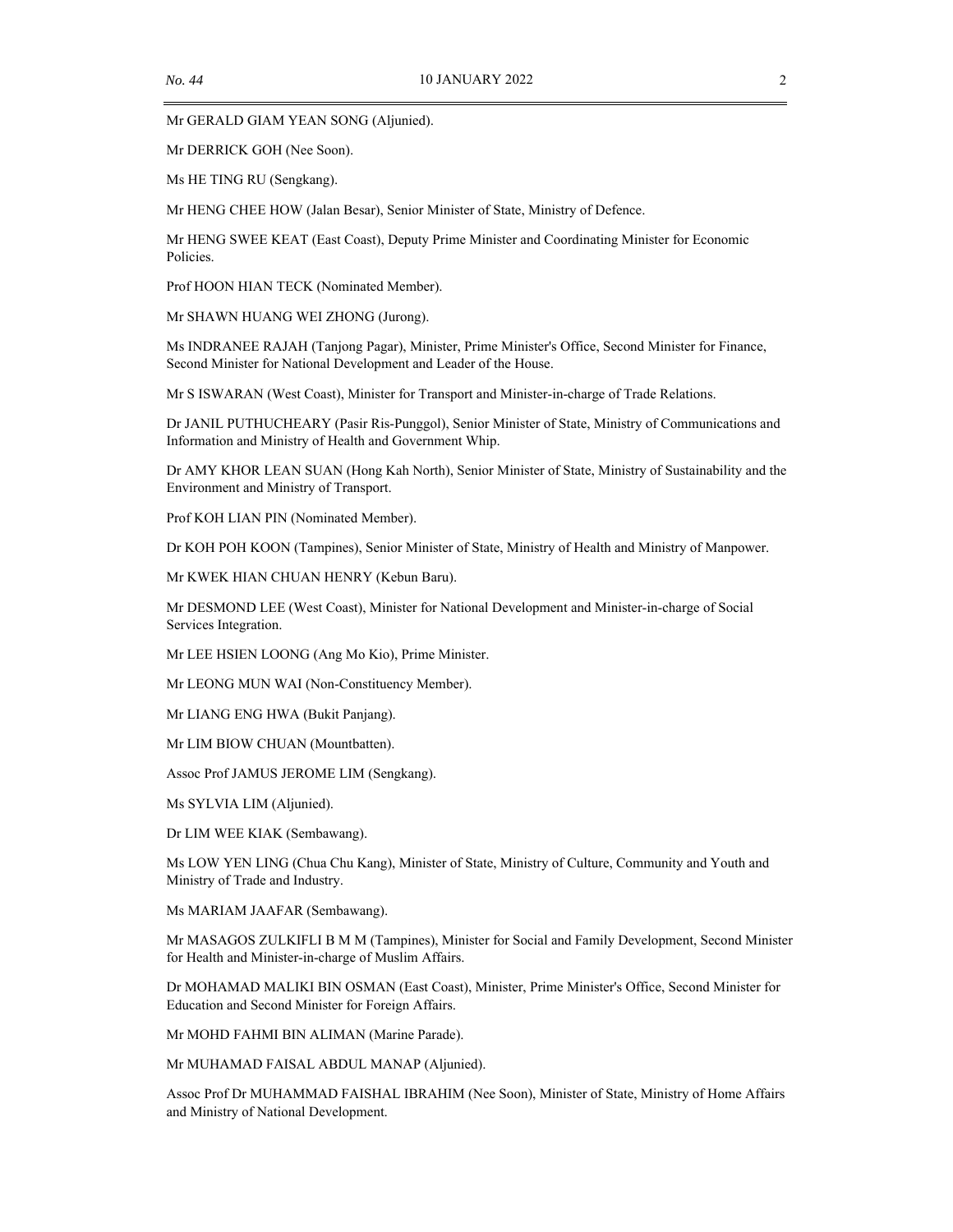Mr MURALI PILLAI (Bukit Batok).

Ms NADIA AHMAD SAMDIN (Ang Mo Kio).

Dr NG ENG HEN (Bishan-Toa Payoh), Minister for Defence.

Ms NG LING LING (Ang Mo Kio).

Mr LOUIS NG KOK KWANG (Nee Soon).

Miss RACHEL ONG (West Coast).

Mr ONG YE KUNG (Sembawang), Minister for Health.

Ms JOAN PEREIRA (Tanjong Pagar).

Mr LEON PERERA (Aljunied).

Ms DENISE PHUA LAY PENG (Jalan Besar).

Ms HAZEL POA (Non-Constituency Member).

Ms POH LI SAN (Sembawang).

Mr PRITAM SINGH (Aljunied), Leader of the Opposition.

Ms RAHAYU MAHZAM (Jurong), Parliamentary Secretary, Ministry of Communications and Information and Ministry of Health.

Mr SAKTIANDI SUPAAT (Bishan-Toa Payoh).

Mr SEAH KIAN PENG (Marine Parade).

Dr SHAHIRA ABDULLAH (Nominated Member).

Mr K SHANMUGAM (Nee Soon), Minister for Home Affairs and Minister for Law.

Mr SHARAEL TAHA (Pasir Ris-Punggol).

Ms SIM ANN (Holland-Bukit Timah), Senior Minister of State, Ministry of Foreign Affairs and Ministry of National Development and Deputy Government Whip.

Mr SITOH YIH PIN (Potong Pasir).

Ms HANY SOH (Marsiling-Yew Tee).

Ms SUN XUELING (Punggol West), Minister of State, Ministry of Education and Ministry of Social and Family Development.

Mr ALVIN TAN (Tanjong Pagar), Minister of State, Ministry of Culture, Community and Youth and Ministry of Trade and Industry.

Ms CARRIE TAN (Nee Soon).

Mr DENNIS TAN LIP FONG (Hougang).

Mr DESMOND TAN (Pasir Ris-Punggol), Minister of State, Ministry of Home Affairs and Ministry of Sustainability and the Environment.

Ms JESSICA TAN SOON NEO (East Coast), Deputy Speaker.

Mr TAN KIAT HOW (East Coast), Minister of State, Ministry of Communications and Information and Ministry of National Development.

Dr TAN SEE LENG (Marine Parade), Minister for Manpower and Second Minister for Trade and Industry.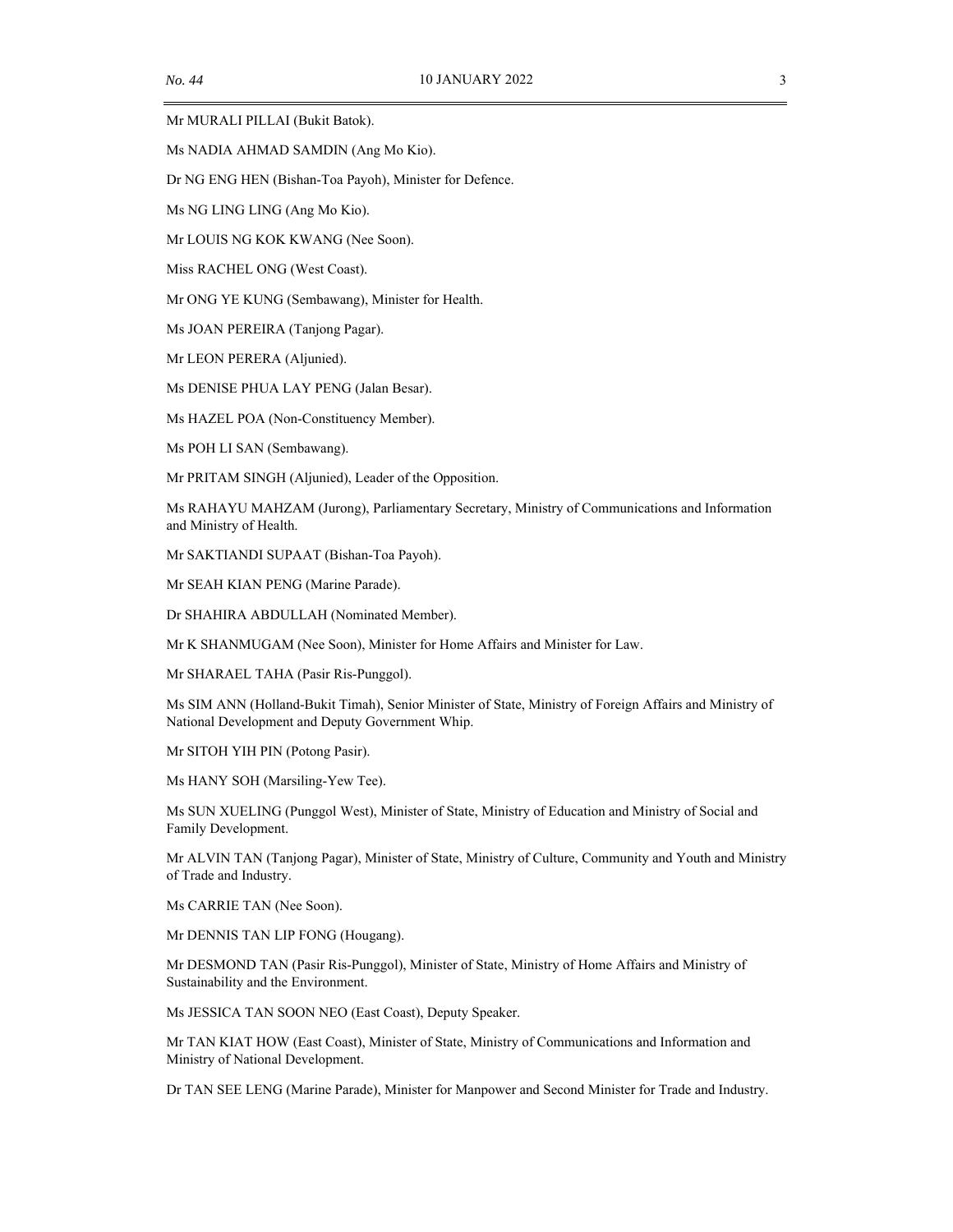Dr TAN WU MENG (Jurong).

Dr TAN YIA SWAM (Nominated Member).

Mr PATRICK TAY TECK GUAN (Pioneer).

Mr TEO CHEE HEAN (Pasir Ris-Punggol), Senior Minister and Coordinating Minister for National Security.

Mrs JOSEPHINE TEO (Jalan Besar), Minister for Communications and Information and Second Minister for Home Affairs.

Mr THARMAN SHANMUGARATNAM (Jurong), Senior Minister and Coordinating Minister for Social Policies.

Mr RAJ JOSHUA THOMAS (Nominated Member).

Ms TIN PEI LING (MacPherson).

Mr VIKRAM NAIR (Sembawang).

Dr VIVIAN BALAKRISHNAN (Holland-Bukit Timah), Minister for Foreign Affairs.

Dr WAN RIZAL (Jalan Besar).

Mr DON WEE (Chua Chu Kang).

Mr LAWRENCE WONG (Marsiling-Yew Tee), Minister for Finance.

Mr XIE YAO QUAN (Jurong).

Mr ALEX YAM ZIMING (Marsiling-Yew Tee).

Ms YEO WAN LING (Pasir Ris-Punggol).

Mr YIP HON WENG (Yio Chu Kang).

Mr MELVIN YONG YIK CHYE (Radin Mas).

Mr ZAQY MOHAMAD (Marsiling-Yew Tee), Senior Minister of State, Ministry of Defence and Ministry of Manpower and Deputy Leader of the House.

Mr ZHULKARNAIN ABDUL RAHIM (Chua Chu Kang).

#### ABSENT:

Ms JANET ANG (Nominated Member).

Miss CHERYL CHAN WEI LING (East Coast).

Mr EDWIN TONG CHUN FAI (Marine Parade), Minister for Culture, Community and Youth and Second Minister for Law.

\_\_\_\_\_\_\_\_\_\_\_\_\_\_\_\_\_\_\_\_\_\_\_\_\_\_\_\_\_\_\_\_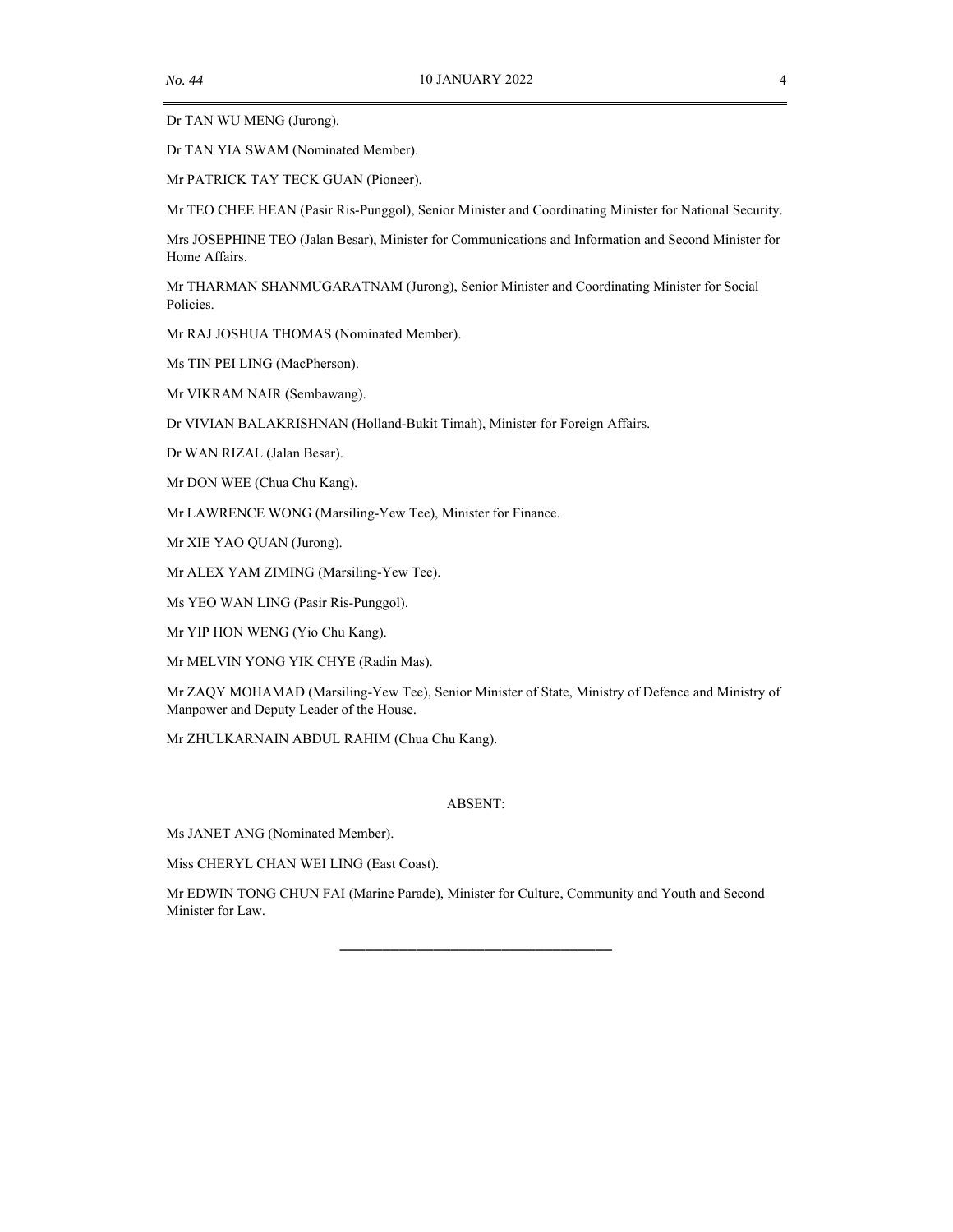| Papers presented to Parliament and received by the Clerk of Parliament pursuant to Standing |
|---------------------------------------------------------------------------------------------|
| Order No. 31 (Presentation of Papers) and ordered to lie upon the Table:                    |

- 1.1 Legal Profession (Admission) (Amendment) Rules 2021 Presented on 5 November 2021 (S. L. 376 of 2021)
- 1.2 Pioneer Generation and Merdeka Generation Funds (Pioneer Generation and Merdeka Generation Benefits) (Amendment No. 2) Regulations 2021 – Presented on 8 November 2021 (S. L. 377 of 2021)
- 1.3 CareShield Life and Long-Term Care (CSHL Scheme) (Amendment) Regulations 2021 – Presented on 9 November 2021 (S. L. 378 of 2021)
- 1.4 CareShield Life and Long-Term Care (ElderShield Scheme) Regulations 2021 Presented on 9 November 2021 (S. L. 379 of 2021)
- 1.5 CareShield Life and Long-Term Care (Supplement Scheme) (Amendment) Regulations 2021 – Presented on 9 November 2021 (S. L. 380 of 2021)
- 1.6 CareShield Life and Long-Term Care (Transitional Provisions for Former ElderShield Scheme and Former ElderShield Supplement Scheme) Regulations 2021 – Presented on 9 November 2021 (S. L. 381 of 2021)
- 1.7 Report of the Presidential Council for Minority Rights on the Retirement and Reemployment (Amendment) Bill [Bill No 35/2021] – Presented on 10 November 2021 (Pres. Co. 36 of 2021)
- 1.8 Report of the Presidential Council for Minority Rights on the Central Provident Fund (Amendment) Bill [Bill No 36/2021] – Presented on 10 November 2021 (Pres. Co. 37 of 2021)
- 1.9 Report of the Presidential Council for Minority Rights on the Energy (Resilience Measures and Miscellaneous Amendments) Bill [Bill No 34/2021] – Presented on 10 November 2021 (Pres. Co. 38 of 2021)
- 1.10 Report of the Presidential Council for Minority Rights on the Preservation of Monuments (Amendment) Bill [Bill No 33/2021] – Presented on 10 November 2021 (Pres. Co. 39 of 2021)
- 1.11 Report of the Presidential Council for Minority Rights on the Constitution of the Republic of Singapore (Amendment) Bill [Bill No 29/2021] – Presented on 10 November 2021 (Pres. Co. 40 of 2021)
- 1.12 Report of the Presidential Council for Minority Rights on the Judicial Service (Miscellaneous Amendments) Bill [Bill No 30/2021] – Presented on 10 November 2021 (Pres. Co. 41 of 2021)
- 1.13 Air Navigation (91 General Operating Rules) (Amendment) Regulations 2021 Presented on 10 November 2021 (S. L. 382 of 2021)
- 1.14 Air Navigation (121 Commercial Air Transport by Large Aeroplanes) (Amendment) Regulations 2021 – Presented on 10 November 2021 (S. L. 383 of 2021)
- 1.15 Air Navigation (135 Commercial Air Transport by Helicopters and Small Aeroplanes) (Amendment) Regulations 2021 – Presented on 10 November 2021 (S. L. 384 of 2021)
- 1.16 COVID-19 (Temporary Measures) (Control Order) (Amendment No. 20) Regulations 2021 – Presented on 17 November 2021 (S. L. 385 of 2021)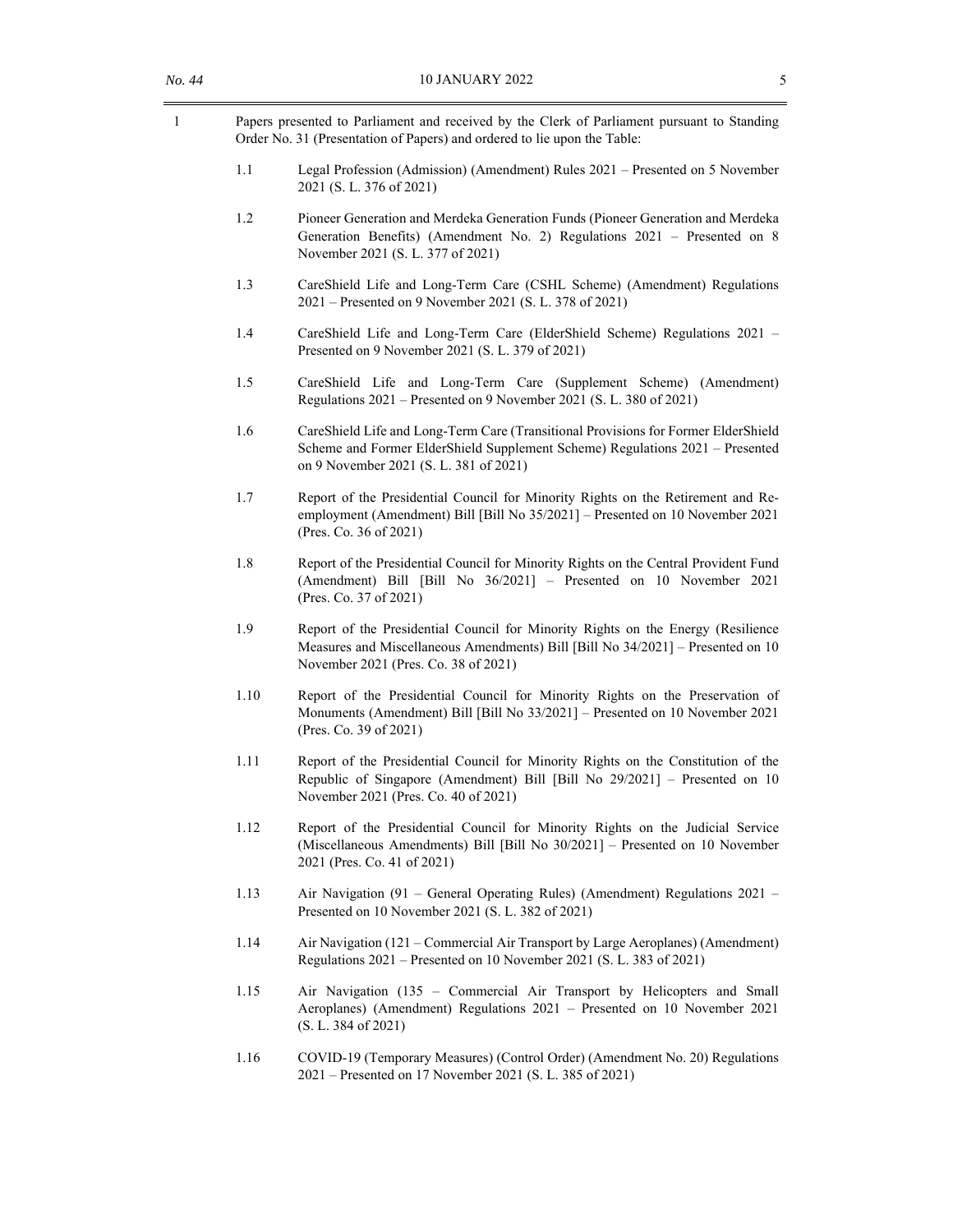| 1.17 | COVID-19 (Temporary Measures) (Performances and Other Activities - Control<br>Order) (Amendment No. 14) Regulations 2021 - Presented on 17 November 2021<br>(S. L. 386 of 2021) |
|------|---------------------------------------------------------------------------------------------------------------------------------------------------------------------------------|
| 1.18 | COVID-19 (Temporary Measures) (Sporting Events and Activities - Control Order)<br>(Amendment No. 11) Regulations 2021 - Presented on 17 November 2021<br>(S. L. 387 of 2021)    |
| 1.19 | COVID-19 (Temporary Measures) (Business Events - Control Order) (Amendment<br>No. 8) Regulations 2021 - Presented on 17 November 2021 (S. L. 388 of 2021)                       |
| 1.20 | COVID-19 (Temporary Measures) (Religious Gatherings - Control Order)<br>(Amendment No. 6) Regulations 2021 - Presented on 17 November 2021<br>(S. L. 389 of 2021)               |
| 1.21 | Employment of Foreign Manpower (Work Passes) (Amendment No. 2) Regulations<br>2021 – Presented on 18 November 2021 (S. L. 390 of 2021)                                          |
| 1.22 | United Nations (Sanctions - Democratic Republic of Congo) (Amendment)<br>Regulations 2021 – Presented on 19 November 2021 (S. L. 391 of 2021)                                   |
| 1.23 | Goods and Services Tax (General) (Amendment No. 3) Regulations 2021 – Presented<br>on 22 November 2021 (S. L. 392 of 2021)                                                      |
| 1.24 | Legal Profession (Representation in Singapore International Commercial Court)<br>(Amendment) Rules 2021 – Presented on 23 November 2021 (S. L. 393 of 2021)                     |
| 1.25 | Air Navigation (101 - Unmanned Aircraft Operations) (Amendment) Regulations<br>2021 – Presented on 24 November 2021 (S. L. 394 of 2021)                                         |
| 1.26 | COVID-19 (Temporary Measures) (Control Order) (Amendment No. 21) Regulations<br>2021 – Presented on 25 November 2021 (S. L. 395 of 2021)                                        |
| 1.27 | COVID-19 (Temporary Measures) (Performances and Other Activities - Control<br>Order) (Amendment No. 15) Regulations 2021 - Presented on 25 November 2021<br>(S. L. 396 of 2021) |
| 1.28 | COVID-19 (Temporary Measures) (Sporting Events and Activities - Control Order)<br>(Amendment No. 12) Regulations 2021 - Presented on 25 November 2021<br>(S. L. 397 of 2021)    |
| 1.29 | COVID-19 (Temporary Measures) (Business Events - Control Order) (Amendment<br>No. 9) Regulations 2021 – Presented on 25 November 2021 (S. L. 398 of 2021)                       |
| 1.30 | COVID-19 (Temporary Measures) (Religious Gatherings - Control Order)<br>(Amendment No. 7) Regulations 2021 - Presented on 25 November 2021<br>(S. L. 399 of 2021)               |
| 1.31 | MediFund Endowment Scheme Annual Report for FY 2020 (1 April 2020 to 31 March<br>2021) – Presented on 29 November 2021 (S. 205 of 2021)                                         |
| 1.32 | Central Provident Fund (Revised Retirement Sum Scheme) (Amendment No. 2)<br>Regulations 2021 – Presented on 1 December 2021 (S. L. 400 of 2021)                                 |
| 1.33 | Central Provident Fund (Retirement Sum Topping-Up Scheme) (Amendment No. 2)<br>Regulations 2021 – Presented on 1 December 2021 (S. L. 401 of 2021)                              |
| 1.34 | Central Provident Fund (Retirement Sum Scheme) (Amendment) Regulations 2021 -<br>Presented on 1 December 2021 (S. L. 402 of 2021)                                               |
|      |                                                                                                                                                                                 |
|      |                                                                                                                                                                                 |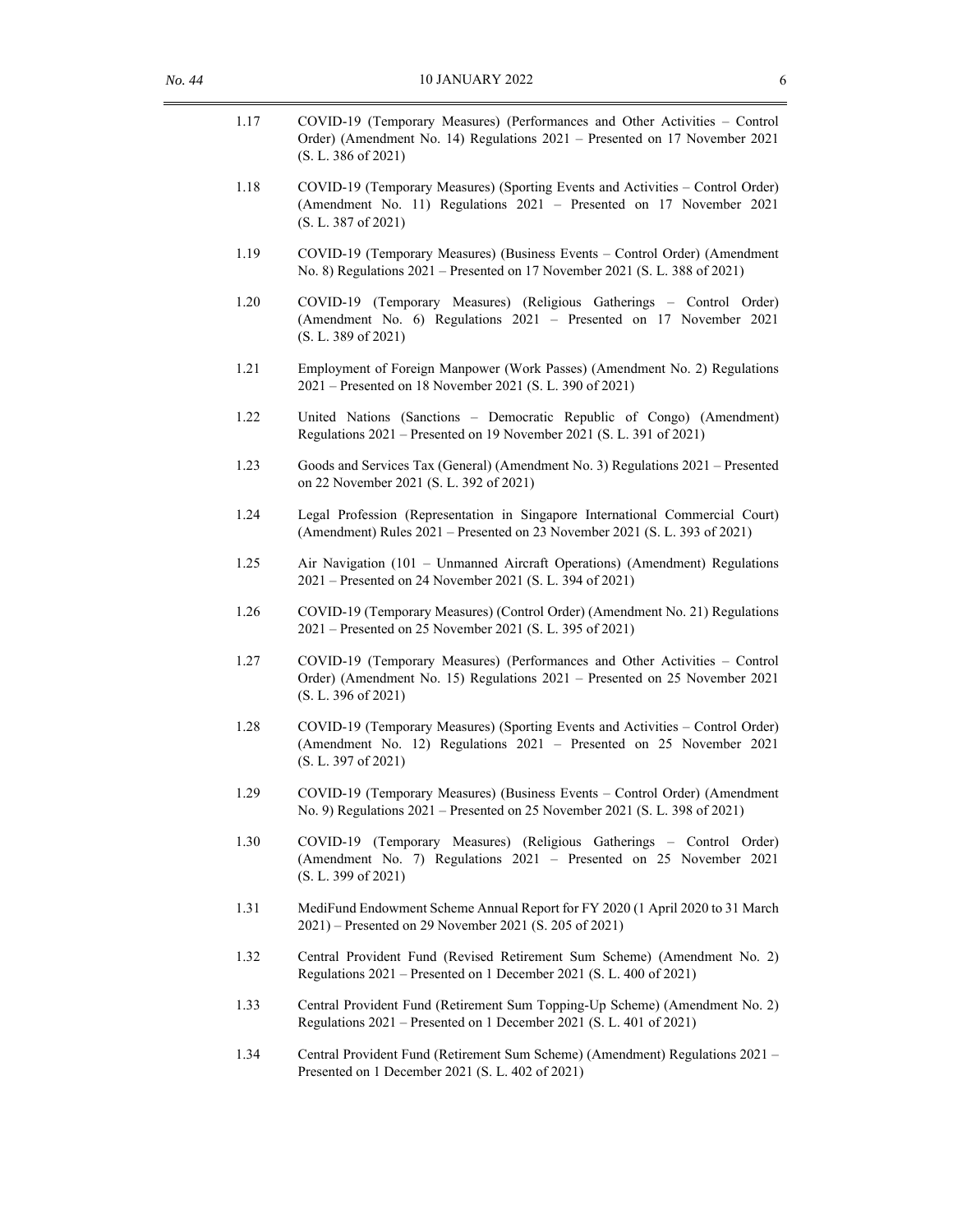| 1.35 | Central Provident Fund (New Retirement Sum Scheme) (Amendment No. 2)<br>Regulations 2021 – Presented on 1 December 2021 (S. L. 403 of 2021)                                    |
|------|--------------------------------------------------------------------------------------------------------------------------------------------------------------------------------|
| 1.36 | Central Provident Fund (Topping-Up of Special Account) (Amendment No. 2)<br>Regulations 2021 – Presented on 1 December 2021 (S. L. 404 of 2021)                                |
| 1.37 | Central Provident Fund (Lifelong Income Scheme) (Amendment No. 2) Regulations<br>2021 – Presented on 1 December 2021 (S. L. 405 of 2021)                                       |
| 1.38 | Central Provident Fund (Reserved Amount) (Amendment No. 2) Regulations 2021 -<br>Presented on 1 December 2021 (S. L. 406 of 2021)                                              |
| 1.39 | Special Report from the Committee of Privileges – Presented on 3 December 2021<br>(Parl. 5 of 2021)                                                                            |
| 1.40 | Professional Engineers Board (Amendment No. 2) Rules 2021 – Presented on 7<br>December 2021 (S. L. 407 of 2021)                                                                |
| 1.41 | COVID-19 (Temporary Measures) (Performances and Other Activities - Control<br>Order) (Amendment No. 16) Regulations 2021 - Presented on 8 December 2021<br>(S. L. 408 of 2021) |
| 1.42 | COVID-19 (Temporary Measures) (Religious Gatherings - Control Order)<br>(Amendment No. 8) Regulations 2021 - Presented on 8 December 2021<br>(S. L. 409 of 2021)               |
| 1.43 | Income Tax (Relaxed Party of Approved Shipping Investment Enterprise under<br>Section 13S) Rules 2021 – Presented on 9 December 2021 (S. L. 410 of 2021)                       |
| 1.44 | Income Tax (Relaxed Party of Approved Container Investment Enterprise under<br>Section 43ZA) Rules 2021 – Presented on 9 December 2021 (S. L. 411 of 2021)                     |
| 1.45 | Second Special Report from the Committee of Privileges - Presented on 11 December<br>2021 (Parl. 6 of 2021)                                                                    |
| 1.46 | Third Special Report from the Committee of Privileges - Presented on 12 December<br>2021 (Parl. 7 of 2021)                                                                     |
| 1.47 | Corrigendum to the Second Special Report from the Committee of Privileges -<br>Presented on 13 December 2021 (Parl. 8 of 2021)                                                 |
| 1.48 | Public Utilities (Water Supply) (Amendment No. 2) Regulations 2021 – Presented on<br>14 December 2021 (S. L. 412 of 2021)                                                      |
| 1.49 | Sewerage and Drainage (Trade Effluent) (Amendment) Regulations 2021 – Presented<br>on 14 December 2021 (S. L. 413 of 2021)                                                     |
| 1.50 | Fourth Special Report from the Committee of Privileges - Presented on 14 December<br>2021 (Parl. 9 of 2021)                                                                    |
| 1.51 | Rules of Court $2021$ – Presented on 15 December 2021 (S. L. 414 of 2021)                                                                                                      |
| 1.52 | Singapore International Commercial Court Rules 2021 - Presented on 15 December<br>2021 (S. L. 415 of 2021)                                                                     |
| 1.53 | Fifth Special Report from the Committee of Privileges - Presented on 15 December<br>2021 (Parl. 10 of 2021)                                                                    |
| 1.54 | Income Tax (Machinery and Plant Depreciation Rates) (Revocation) Rules 2021 –<br>Presented on 17 December 2021 (S. L. 416 of 2021)                                             |
|      |                                                                                                                                                                                |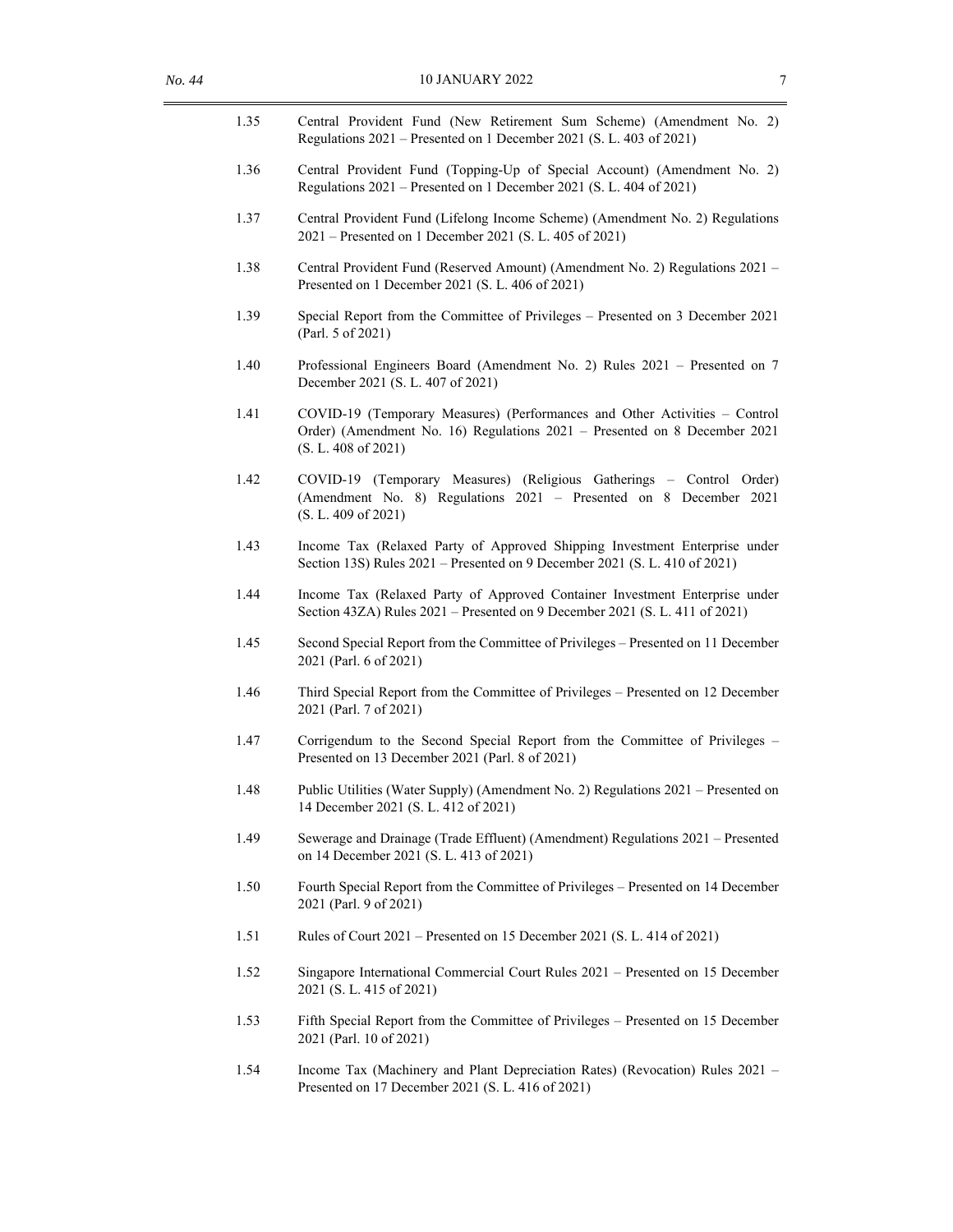| 1.55 | Sixth Special Report from the Committee of Privileges - Presented on 22 December<br>2021 (Parl. 11 of 2021)                                     |
|------|-------------------------------------------------------------------------------------------------------------------------------------------------|
| 1.56 | Health Products (Clinical Trials) (Amendment No. 2) Regulations 2021 - Presented<br>on 23 December 2021 (S. L. 417 of 2021)                     |
| 1.57 | Health Products (Therapeutic Products) (Amendment) Regulations 2021 - Presented<br>on 23 December 2021 (S. L. 418 of 2021)                      |
| 1.58 | Health Products (Clinical Research Materials) (Amendment No. 2) Regulations 2021<br>$-$ Presented on 23 December 2021 (S. L. 419 of 2021)       |
| 1.59 | Road Traffic (Motor Vehicles, Registration and Licensing) (Amendment No. 4) Rules<br>2021 – Presented on 23 December 2021 (S. L. 420 of 2021)   |
| 1.60 | Environmental Public Health (Public Cleansing) (Amendment No. 4) Regulations<br>2021 – Presented on 31 December 2021 (S. L. 421 of 2021)        |
| 1.61 | Healthcare Services Act 2020 (Amendment of Schedules) Order 2022 - Presented on<br>5 January 2022 (S. L. 422 of 2022)                           |
| 1.62 | Goods and Services Tax (Imports Relief) (Amendment No. 2) Order 2021 - Presented<br>on 6 January 2022 (S. L. 423 of 2022)                       |
| 1.63 | Goods and Services Tax (Mode of Payment for Refunds) Regulations 2021 - Presented<br>on 6 January 2022 (S. L. 424 of 2022)                      |
| 1.64 | Goods and Services Tax (General) (Amendment No. 4) Regulations 2021 – Presented<br>on 6 January 2022 (S. L. 425 of 2022)                        |
| 1.65 | Goods and Services Tax (Imports Relief) (Amendment No. 3) Order 2021 - Presented<br>on 6 January 2022 (S. L. 426 of 2022)                       |
| 1.66 | Income Tax (Mode of Payment for Refunds) Rules 2021 - Presented on 6 January<br>2022 (S. L. 427 of 2022)                                        |
| 1.67 | Food (Amendment No. 2) Regulations 2021 – Presented on 7 January 2022 (S. L. 428<br>of 2022)                                                    |
| 1.68 | Road Traffic (Amendment) Rules 2021 - Presented on 7 January 2022 (S. L. 429 of<br>2022)                                                        |
| 1.69 | Road Traffic (Motor Vehicles, Registration and Licensing) (Amendment No. 5) Rules<br>2021 – Presented on 7 January 2022 (S. L. 430 of 2022)     |
| 1.70 | Road Traffic (Motor Vehicles, Quota System) (Amendment No. 2) Rules 2021 -<br>Presented on 7 January 2022 (S. L. 431 of 2022)                   |
| 1.71 | Road Traffic (Motor Vehicles, Quota System) (Amendment No. 3) Rules 2021 -<br>Presented on 7 January 2022 (S. L. 432 of 2022)                   |
| 1.72 | Road Traffic (Collection of Toll at Woodlands and Tuas Checkpoints) (Amendment)<br>Rules 2021 – Presented on 7 January 2022 (S. L. 433 of 2022) |
| 1.73 | Road Traffic (Vehicular Emissions Tax) (Amendment No. 2) Rules 2021 – Presented<br>on 7 January 2022 (S. L. 434 of 2022)                        |
| 1.74 | Road Traffic (Electronic Road Pricing System) (Amendment No. 3) Rules 2021 -<br>Presented on 7 January 2022 (S. L. 435 of 2022)                 |
|      |                                                                                                                                                 |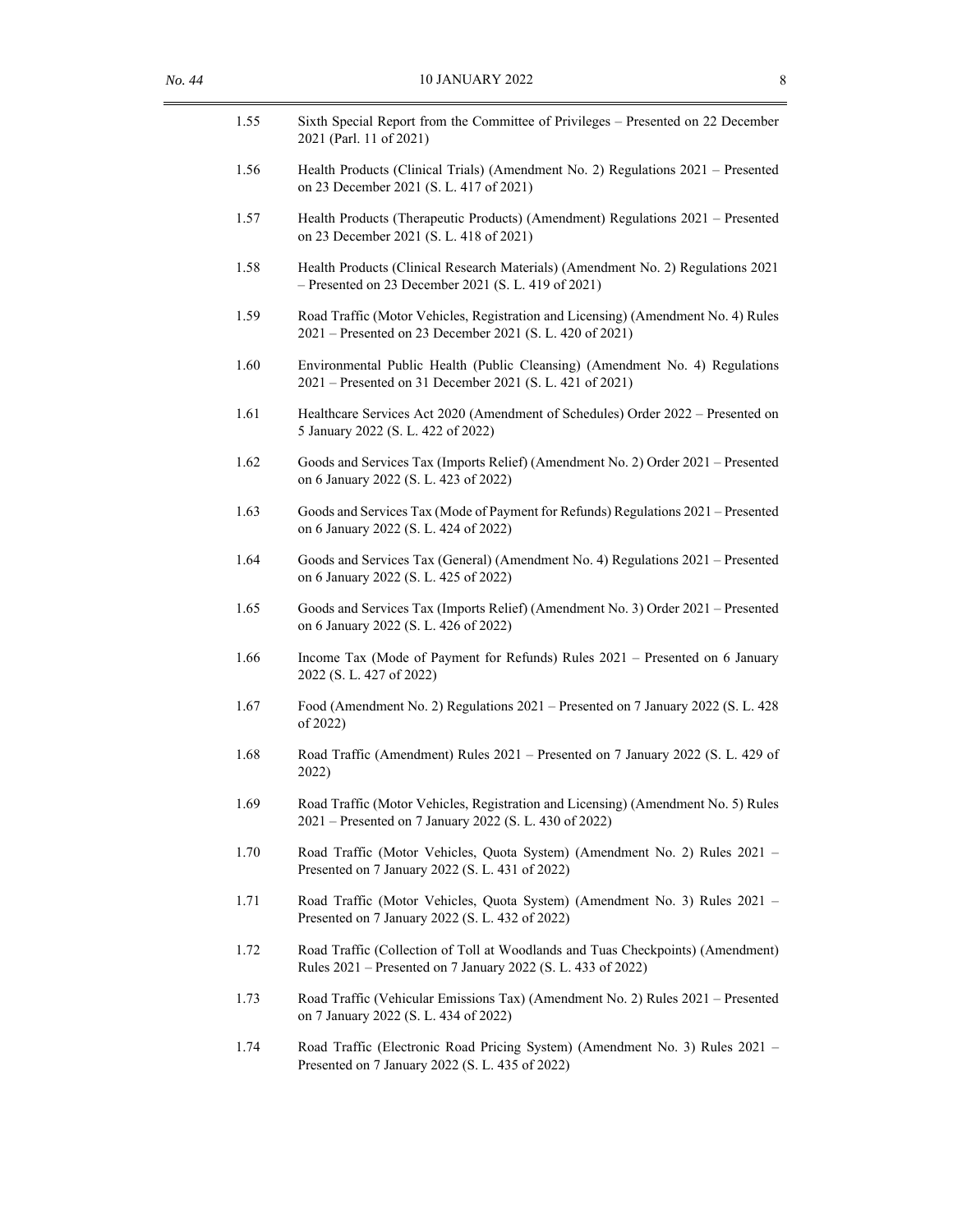| 1.75 | Road Traffic (Motor Vehicles, Speed Limiters) (Amendment) Rules 2021 - Presented<br>on 7 January 2022 (S. L. 436 of 2022)                          |
|------|----------------------------------------------------------------------------------------------------------------------------------------------------|
| 1.76 | Road Traffic (Motor Vehicles, Lighting) (Amendment No. 2) Rules 2021 - Presented<br>on 7 January 2022 (S. L. 437 of 2022)                          |
| 1.77 | Road Traffic (Motor Vehicles, Seat Belts) (Amendment) Rules 2021 - Presented on 7<br>January 2022 (S. L. 438 of 2022)                              |
| 1.78 | Road Traffic (Motor Vehicles, Construction and Use) (Amendment No. 2) Rules 2021<br>$-$ Presented on 7 January 2022 (S. L. 439 of 2022)            |
| 1.79 | Central Provident Fund (Voluntary Contributions and Annual Limits) Regulations<br>2021 – Presented on 10 January 2022 (S. L. 440 of 2022)          |
| 1.80 | Central Provident Fund (Revised Retirement Sum Scheme) (Amendment No. 3)<br>Regulations 2021 – Presented on 10 January 2022 (S. L. 441 of 2022)    |
| 1.81 | Central Provident Fund (Retirement Sum Topping-Up Scheme) (Amendment No. 3)<br>Regulations 2021 – Presented on 10 January 2022 (S. L. 442 of 2022) |
| 1.82 | Central Provident Fund (Withdrawal of Cash Grants) (Revocation) Regulations 2021<br>$-$ Presented on 10 January 2022 (S. L. 443 of 2022)           |
| 1.83 | Central Provident Fund (Approved Housing Schemes) (Amendment No. 3)<br>Regulations 2021 - Presented on 10 January 2022 (S. L. 444 of 2022)         |
| 1.84 | Central Provident Fund (Amendment) Regulations 2021 – Presented on 10 January<br>2022 (S. L. 445 of 2022)                                          |
| 1.85 | Central Provident Fund (Retirement Sum Scheme) (Amendment No. 2) Regulations<br>2021 – Presented on 10 January 2022 (S. L. 446 of 2022)            |
| 1.86 | Central Provident Fund (Self-Employed Persons) (Amendment) Regulations 2021 -<br>Presented on 10 January 2022 (S. L. 447 of 2022)                  |
| 1.87 | Central Provident Fund (New Retirement Sum Scheme) (Amendment No. 3)<br>Regulations 2021 – Presented on 10 January 2022 (S. L. 448 of 2022)        |
| 1.88 | Central Provident Fund (Topping-Up of Special Account) (Amendment No. 3)<br>Regulations 2021 – Presented on 10 January 2022 (S. L. 449 of 2022)    |
| 1.89 | Central Provident Fund (Public Sector Employees) (Amendment No. 3) Regulations<br>2021 – Presented on 10 January 2022 (S. L. 450 of 2022)          |
| 1.90 | Central Provident Fund (Reserved Amount) (Amendment No. 3) Regulations 2021 –<br>Presented on 10 January 2022 (S. L. 451 of 2022)                  |
| 1.91 | Central Provident Fund (Refunds) (Amendment) Regulations 2021 – Presented on 10<br>January 2022 (S. L. 452 of 2022)                                |
| 1.92 | Road Traffic (Bicycles) (Amendment No. 2) Rules 2021 – Presented on 10 January<br>2022 (S. L. 453 of 2022)                                         |
| 1.93 | Road Traffic (Expressway Traffic) (Amendment) Rules 2021 – Presented on 10<br>January 2022 (S. L. 454 of 2022)                                     |
| 1.94 | Road Traffic (Pedestrian Crossings) (Amendment) Rules 2021 – Presented on 10<br>January 2022 (S. L. 455 of 2022)                                   |
|      |                                                                                                                                                    |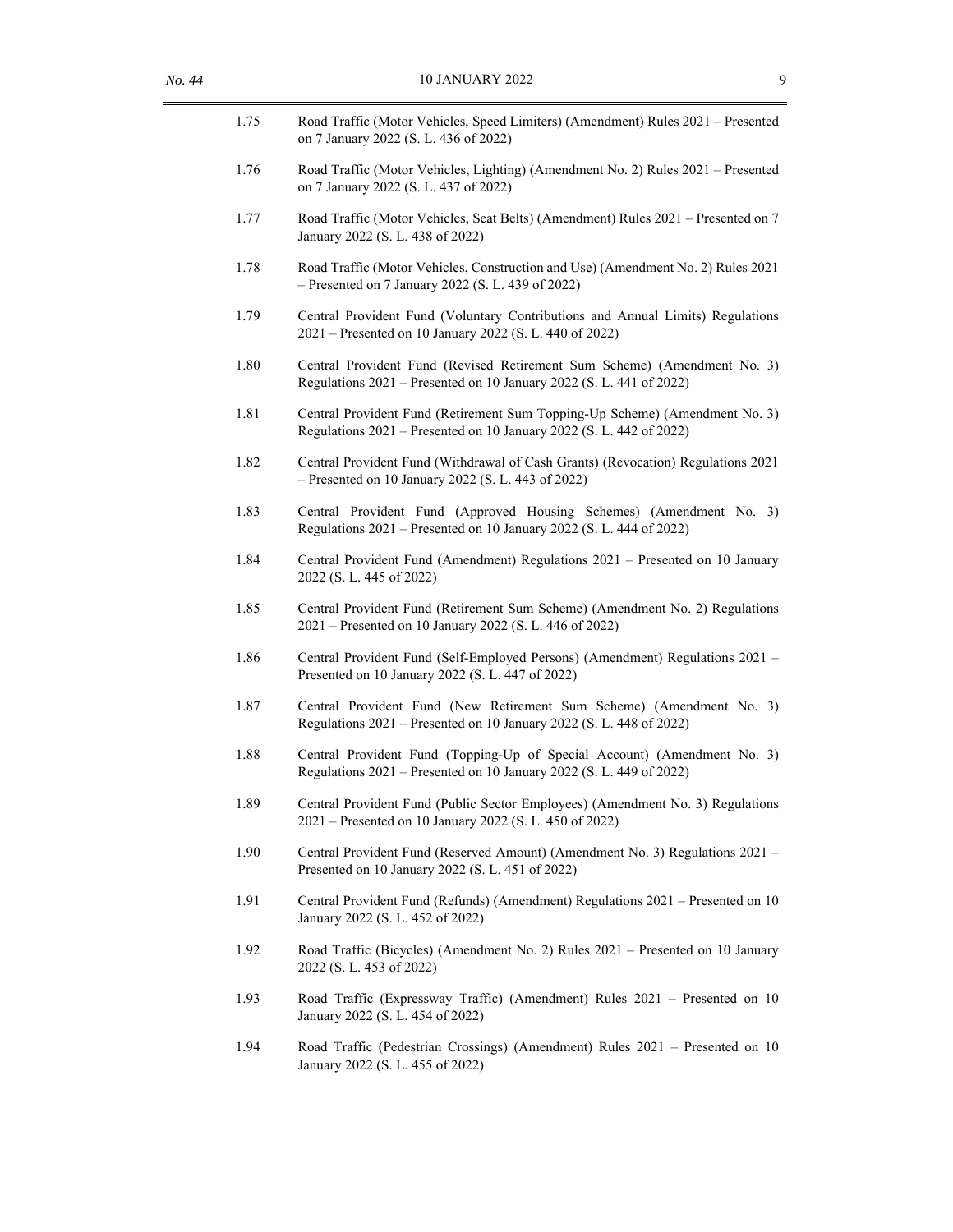- 1.95 Road Traffic (Motor Vehicles, Wearing of Seat Belts) (Amendment) Rules 2021 Presented on 10 January 2022 (S. L. 456 of 2022)
- 1.96 Road Traffic (Motor Vehicles, Driving Licences) (Amendment) Rules 2021 Presented on 10 January 2022 (S. L. 457 of 2022)
- 2 Announcement by Speaker Mr Speaker made the following communication to the House:-

"On 1 December 2021, I informed Honourable Members that I received a letter on 30 November 2021 at 2247 hours from the Member for Sengkang GRC Ms Raeesah Khan resigning her seat in Parliament. In accordance with clause  $(2)(c)$  of Article 46 of the Constitution, the seat of the Member became vacant with effect from 2247 hours on 30 November 2021.

I also wish to place on record that Honourable Members were informed on 10 November 2021 that pursuant to Standing Order No 102, I had nominated Mr Zaqy Mohamad to the Committee of Privileges, to take the place of Mr Masagos Zulkifli, on the matter of a complaint made against former Member for Sengkang GRC, Ms Raeesah Khan. Mr Zaqy Mohamad will serve as a Member of the Committee until the Committee has reported upon the matter referred to it."

- 3 27 Questions for Oral Answer were answered during Question Time.
- 4 Economic Expansion Incentives (Relief from Income Tax) (Amendment) Bill "to amend the Economic Expansion Incentives (Relief from Income Tax) Act 1967" – President's recommendation signified and Bill presented by the Minister for Trade and Industry; read the first time; to be read a second time on the next available sitting day and to be printed. [Bill No. 1/2022].
- 5 Hijacking of Aircraft and Protection of Aircraft and International Airports (Amendment) Bill "to amend the Hijacking of Aircraft and Protection of Aircraft and International Airports Act 1978" – presented by the Minister for Transport; read the first time; to be read a second time on the next available sitting day and to be printed. [Bill No. 2/2022].
- 6 Administration of Muslim Law (Amendment) Bill "to amend the Administration of Muslim Law Act 1966 and to make a related amendment to the COVID-19 (Temporary Measures for Solemnization and Registration of Marriages) Act 2020 (Act 23 of 2020)" – presented by the Minister for Social and Family Development and Minister-in-charge of Muslim Affairs; read the first time; to be read a second time on the next available sitting day and to be printed. [Bill No. 3/2022].
- 7 Women's Charter (Amendment) Bill (Minister of State, on behalf of the Minister for Social and Family Development) – Motion made, and Question proposed, "That the Bill be now read a second time."; Debate arising.
- 8 Time Limit for Speeches (Leader of the House) (with the consent of Mr Speaker and the general assent of Members present) – Motion made, and Question put – Resolved, "That the proceedings on the item under discussion be exempted from the provisions of Standing Order No. 48(8) to remove the time limit in respect of Minister of State Sun Xueling's speech.".
- 9 Women's Charter (Amendment) Bill Debate resumed on Question, "That the Bill be now read a second time.".

Question put and agreed to. Bill read a second time and committed to a Committee of the whole House.

 The House immediately resolved itself into a Committee on the Bill – (Minister of State, on behalf of the Minister for Social and Family Development).

*(In the Committee)* 

Clauses 1 to 44 inclusive agreed to.